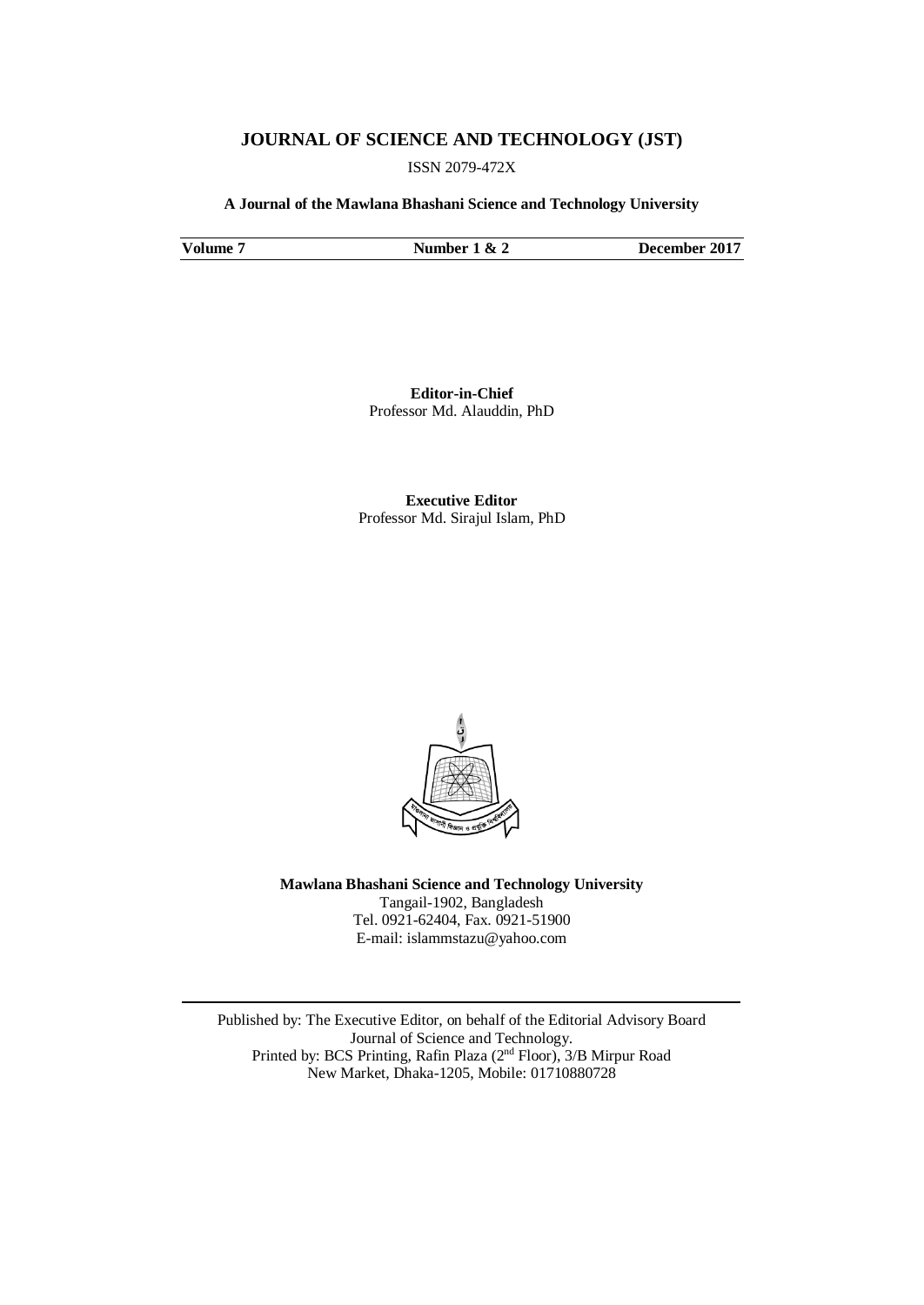# **JOURNAL OF SCIENCE AND TECHNOLOGY (JST) EDITORIAL ADVISORY BOARD**

#### **Editor-in-Chief**

| Professor Md. Alauddin, PhD |  |  |
|-----------------------------|--|--|
|                             |  |  |

Vice-Chancellor Mawlana Bhashani Science and Technology University Tangail-1902, Bangladesh

#### **Executive Editor**

Professor Md. Sirajul Islam, PhD Department of ESRM, Mawlana Bhashani Science and Technology University, Tangail-1902, Bangladesh

### **Editorial Advisory Board**

Prof. Md. Mazedur Rahman, PhD Dept. of Mathematics, RUET Prof. Asraf Ahmed, PhD Morgan State University, USA

Prof. AQM Mahbub, PhD Dept. of Geography and Environment, University of Dhaka Prof. Md. Shams-Ud-Din, PhD Dept. of Food Technology and Rural Industries, BAU Prof. Mahbuba Nasreen, PhD Dept. of Sociology, University of Dhaka Prof. Ayub Nabi, PhD Principal, NITTRAD (Former TIDC), Savar, Dhaka Prof. Md. Al-Amin Bhuiyan, PhD Dept. of CSE, Jahangirnagar University Prof. M. Kabir, PhD Dept. of Statistics (Ex Prof.), Jahangirnagar University Prof. Altaf Hossain, PhD Dept. of Chemistry, University of Dhaka Prof. Md. Fakrul Alam, PhD Dept. of English, University of Dhaka Prof. Anwarul Azim Akand, PhD Dept. of Genetic Engg. and Biotech., University of Dhaka Prof. Punam Pahwa, PhD University of Saskatchewan, Canada

### **Member, Editorial Board**

| Prof. Md. Alauddin, PhD      | Е |
|------------------------------|---|
| Prof. A.K.M. Mohiuddin, PhD  | Ľ |
| Md. Jahirul Islam            | Ľ |
| Md. Iqubal Mhmud, PhD        | Ľ |
| Mohammad Motiur Rahman, PhD  | Ľ |
| Md. Abu Zubair, PhD          | Ľ |
| Mohammad Khademul Islam, PhD | Ľ |
| Pinakee Dey, PhD             | Ľ |
| Sajjad Waheed, PhD           | Ľ |
| Mujibur Rahman Mujib         | D |
| Md. Anwar Hossain, PhD       | Е |
| Md. Asaduzzaman Shikder, PhD | Ľ |
| Deluar Jahan Moloy           | Ľ |
| Kaniz Marium Akter           | Ľ |

Pept. of Pharmacy, MBSTU Pept. of BGE, MBSTU lept. of CPS, MBSTU lept. of TE, MBSTU lept. of CSE, MBSTU lept. of FTNS, MBSTU Dept. of Chemistry, MBSTU Pept. of Mathematics, MBSTU Pept. of ICT, MBSTU lept. of Economics, MBSTU lept. of Physics, MBSTU lept. of BMB, MBSTU Dept. of Statistics, MBSTU lept. of BBA, MBSTU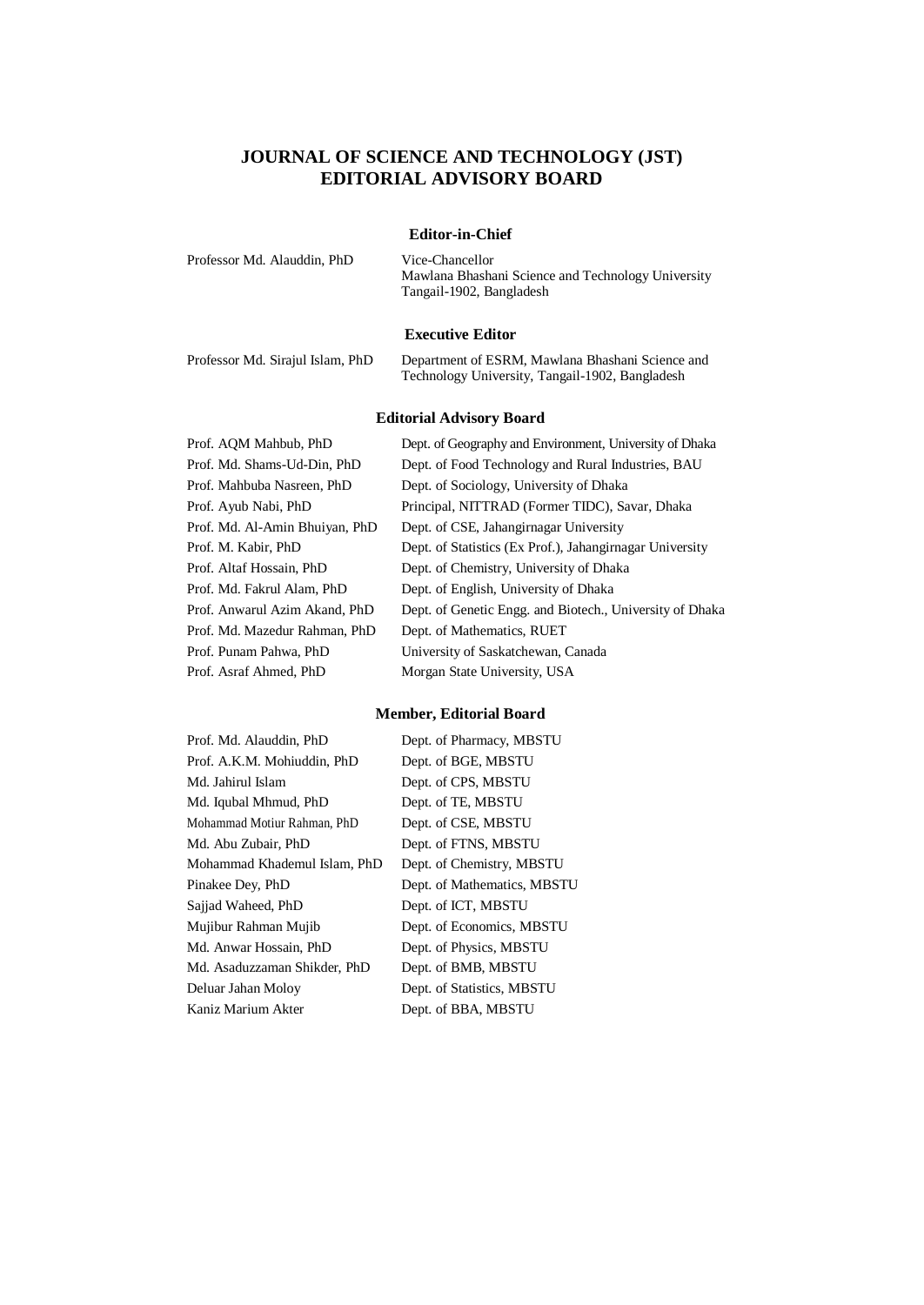# **PREPARATION OF MANUSCRIPT INSTRUCTIONS TO AUTHORS**

The manuscript of a full preferably is limited within ten type-written pages including tables, figures, graphs, etc. while that of short communication it should not exceed four pages (approximately 1000 wards) and be submitted in duplicate to the editor in chief of the journal. Each manuscript should have a cover page bearing the full title, name(s) of the author(s), address of correspondence and a short running title of not more then 30 characters. The second page will include the full title and a concise abstract of not more then 250 wards, followed by up to five keywords. Beginning from the third page, the manuscript should be preferably arranged in the following sequences: **Introduction, Materials and Methods, Results, Discussions, Conclusion, Recommendation** (if any), **Acknowledgements and References.** Number of authors should not exceed five.

## **TABLES, GRAPHS AND FIGURES**

Tables should be numbered in Arabic numerals. All diagrams, graphs and photographs should be referred to in the text as figure, and numbered consecutively with Arabic numerals. All the figures should be provided with a detailed caption and all captions should be typed together on a separate sheet. In case, illustrations have been prepared with the help of a computer, only high quality laser prints should be submitted. Photographs should be sharp, well-contrasted, glossy prints trimmed at right angles. Figures should not be folded in any case. The drawings and photographs should be identified on back by author's name and figure number.

## **REFERENCES**

In the text, reference should be cited within brackets quoting author's last name and the year of publication in the appropriate place such as (Mia, 1994), (Mia and Shokita, 1995). The list of references should be arranged alphabetically according to the last name of the first author. A semicolon (;) should separate two or more references when put within the same bracket. Common examples are given below.

#### **Book:**

Pillay, T.V.R. 1990. Aquaculture principles and Practices, Fishing News Books, Oxford. 575pp.

#### **Journal article:**

Mia, M. Y., R. Fuseya and S. Watanable. 1999. Genetic variation among the three species of grapsid crapbs*, Helice tridens latimera, H. tridens tridens and H. leachi*. *Crustacean Res*., **23**: 52-61.

### **PAGE CHARGES AND COPYRIGHT**

Article published in *JST* are subject to paying Tk. 2,000 (US \$ 100) to defray the cost of printing and other incidental charges. Ten reprints of each manuscript will be provided free of charge. Additional copies may be purchased if ordered when the galley proofs are returned after corrections. One copy of the Journal will be given to its corresponding author only. The copyright in published manuscripts is vested with the publisher.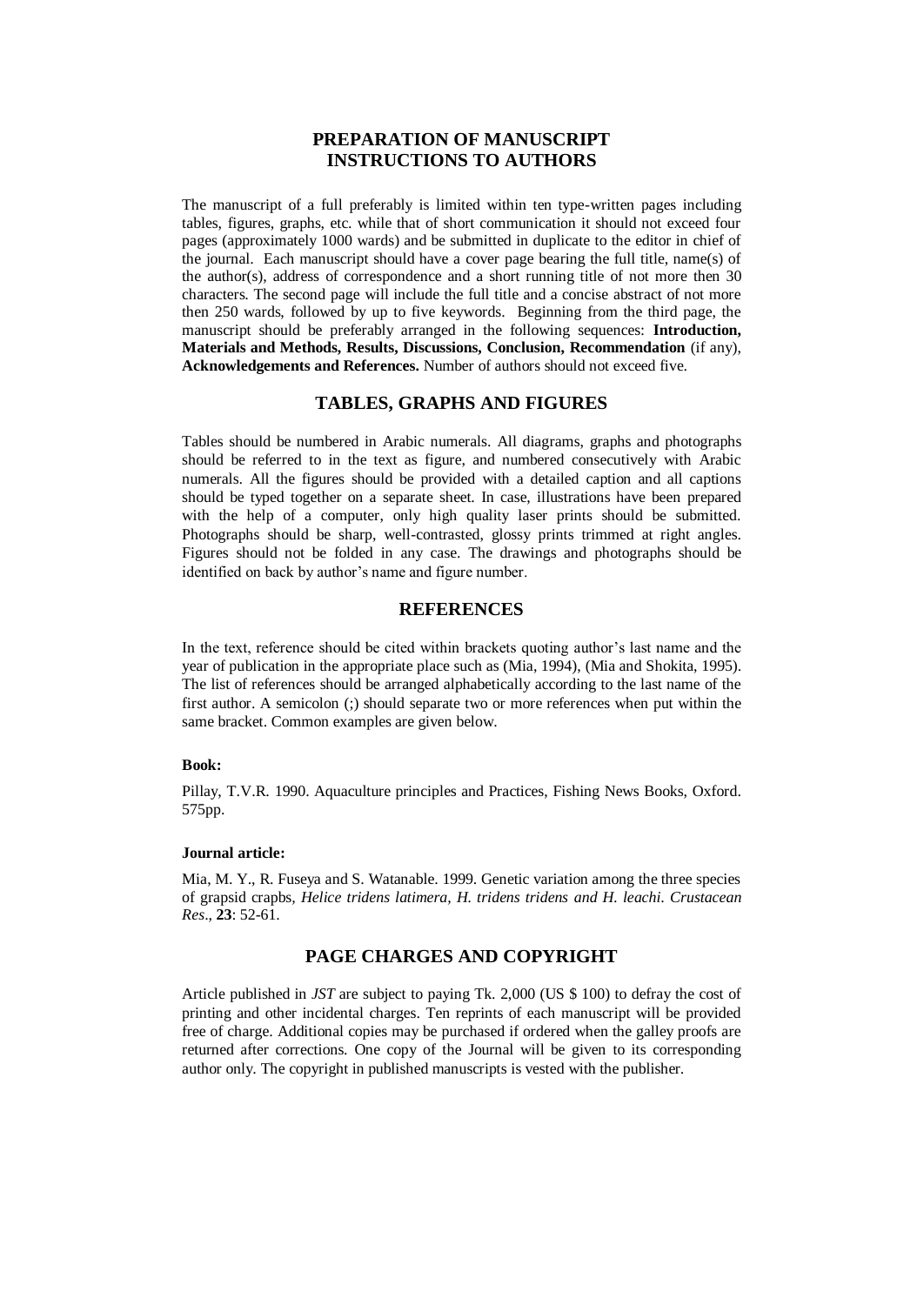## **GALLEY PROOFS**

All galley proofs will be sent to the corresponding author for correction. The corrected proofs should be returned to the Executive Editor within one week of receipt. Alterations and changes in the proofs in any forms (such as authorship, title of the manuscript, etc.) other than those by the printer's errors, are not desirable at this stage. Final version of the manuscript in a CD along with a hard copy of the same is to be sent to the Executive Editor also.

# **SUBSCRIPTION RATES**

Subscription for the Journal is possible on a calendar year basis. Individual subscription must be in the name of an individual. General subscription is available for libraries, institutions, research organizations, etc. Price for the preceding issues is also available from the office of the Editor-in-Chief.

Subscription rates per volume of two issues of the Journal are as follows:

- **Bangladesh** Institution, Research organization, etc.: Tk. 1000.00 Individual: Tk.500.00
- **Other Countries** Institution, Research organization, etc.: US \$ 50.00 Individual: US \$ 25.00
- **Publication Date** 01 December 2017

### **Address for order and enquiries** The Executive Editor *Journal of Science and Technology* Mawlana Bhashani Science and Technology University Tangail-1902, Bangladesh Tel. 0921-62404, Fax. 0921-51900 E-mail: [islammstazu@yahoo.com](mailto:oshin1996@yahoo.com)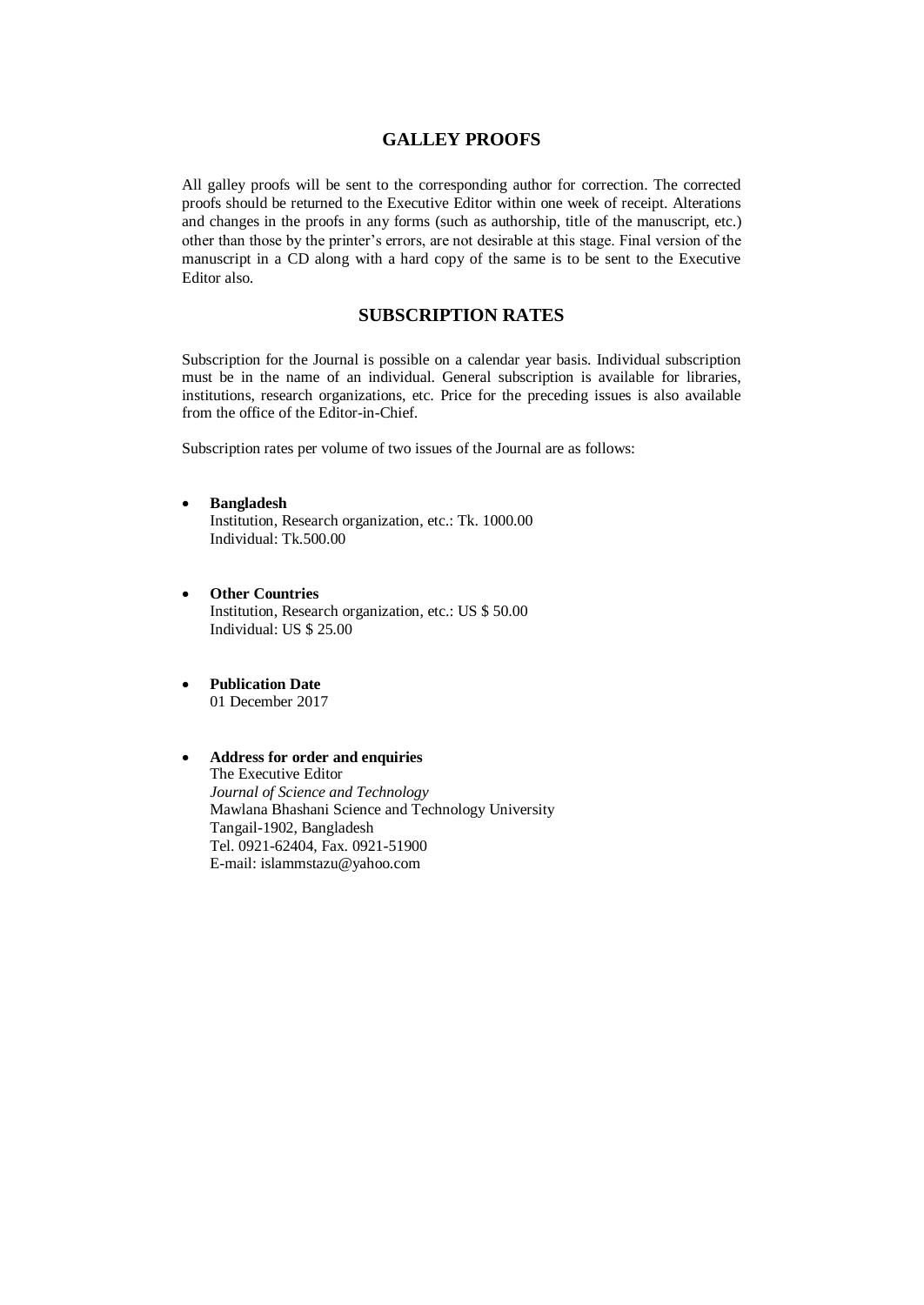**Volume 7 Number 1 & 2 December 2017**

# **CONTENTS**

| MONITORING URBAN EXPANSION OF JHENAIDAH MUNICIPALITY,<br>BANGLADESH THROUGH LULC CHANGE DETECTION BY REMOTE<br>SENSING AND GIS TECHNIQUES - Md. Mujibor Rahman and Md. Golam Azam                                                                                                      | $1 - 1.5$ |
|----------------------------------------------------------------------------------------------------------------------------------------------------------------------------------------------------------------------------------------------------------------------------------------|-----------|
| STUDY OF<br><b>COMPARATIVE</b><br>THE NUMBER OF HANTAVIRUS<br>A<br>PULMONARY SYNDROME (HPS) CASES BY USING CUBIC SPLINE<br>INTERPOLATION - Md. Musa Miah, Md. Babul Hossain, Md. Abdus Salam and<br>Md. Shah Alam                                                                      | $17 - 27$ |
| SEASONAL ARIMA APPROACH FOR MODELING AND FORECASTING<br>TEMPERATURES IN BANGLADESH - Mashfiqul Huq Chowdhury and Somaresh<br><b>Kumar Mondal</b>                                                                                                                                       | 29-43     |
| ASSESSMENT OF RENEWABLE ENERGY (PHOTOVOLTAICS ENERGY)<br>USES IN CHAR LAND AREAS AT JAMALPUR DISTRICT, BANGLADESH -<br>Shimul Roy, Nurun Nahar Nijhum and Kaniz Fatema                                                                                                                 | $45 - 56$ |
| BANGLISH ON FM RADIO: A CRITICAL STUDY OF A BI-LINGUAL TREND<br>VIS-À-VIS THE COMPLEX OPERATION OF CULTURE INDUSTRY - Iftakhar<br>Ahmed, Dinalo Chakma and Nishat Nourin                                                                                                               | 57-64     |
| PACKAGING MATERIALS AND STORAGE CONDITIONS FOR FRESH CUT<br>CABBAGE - Rokeya Begum, Md. Azizul Haque, Nargis Akter, Rebeka Sultana and<br>Mahamudul Hasan                                                                                                                              | $65 - 77$ |
| EFFECT OF PACKAGING MATERIALS AND STORAGE CONDITIONS ON<br>FRESH CUT CARROT - Md Azizul Haque, Rokeya Begum, A K M Sarwar Inam,<br>Raju Ahmmed and Jahid Sikder                                                                                                                        | 79-92     |
| EFFICIENT AND EFFECTIVE OPERATIONS OF COMMERCIAL BANKS IN<br>BANGLADESH: AN EVALUATION - Md. Nazmul Islam, Md Abdus Sabur and<br>Abdul Gaffar Khan                                                                                                                                     | 93-108    |
| NUTRITIONAL STATUS, DIETARY DIVERSITY AND SOCIOECONOMIC<br><b>SELECTED</b><br><b>CONDITIONS</b><br><b>TRIBAL</b><br><b>WOMEN</b><br>OF<br>$\mathbb{N}$<br><b>NORTHERN</b><br>BANGLADESH - N H M R Mozumder, Md. Azizul HAQUE, Sayed Mohibul<br>Hossen Fatehatun Noor and Yousuf Jaheen | 109-116   |
| IMPACTS OF BRICK MANUFACTURING ON AGRICULTURAL LAND AT<br>TANGAIL REGION OFBANGLADESH - Md. Sirajul Islam, Samina Nasrin Borna,<br>Diti Akter, Md. Humayun Kabir and KM Delowar Hossain                                                                                                | 117-126   |
| PHYSICOCHEMICAL STATUS OF WATER AND DISTRIBUTION OF<br>CHLOROPHYLL a IN JAMUNA RIVER - Shaila Anwar, Ummay Humairah Mitu,<br>A.S.M. Saifullah, Md. Shemul Sheikh and Muhammad Jasimuddin                                                                                               | 127-137   |
| FISH CONSUMPTION (MARINE AND RIVERINE) PATTERN OF SELECTED<br>URBAN AND RURAL ADOLESCENT GIRLS - Sonia Zebsyn, Md. Towhid Hossain,<br>Md. Aminul haque Bhuyan, Mesbah Uddin Talukder and A. K. Obidul Huq                                                                              | 139-146   |